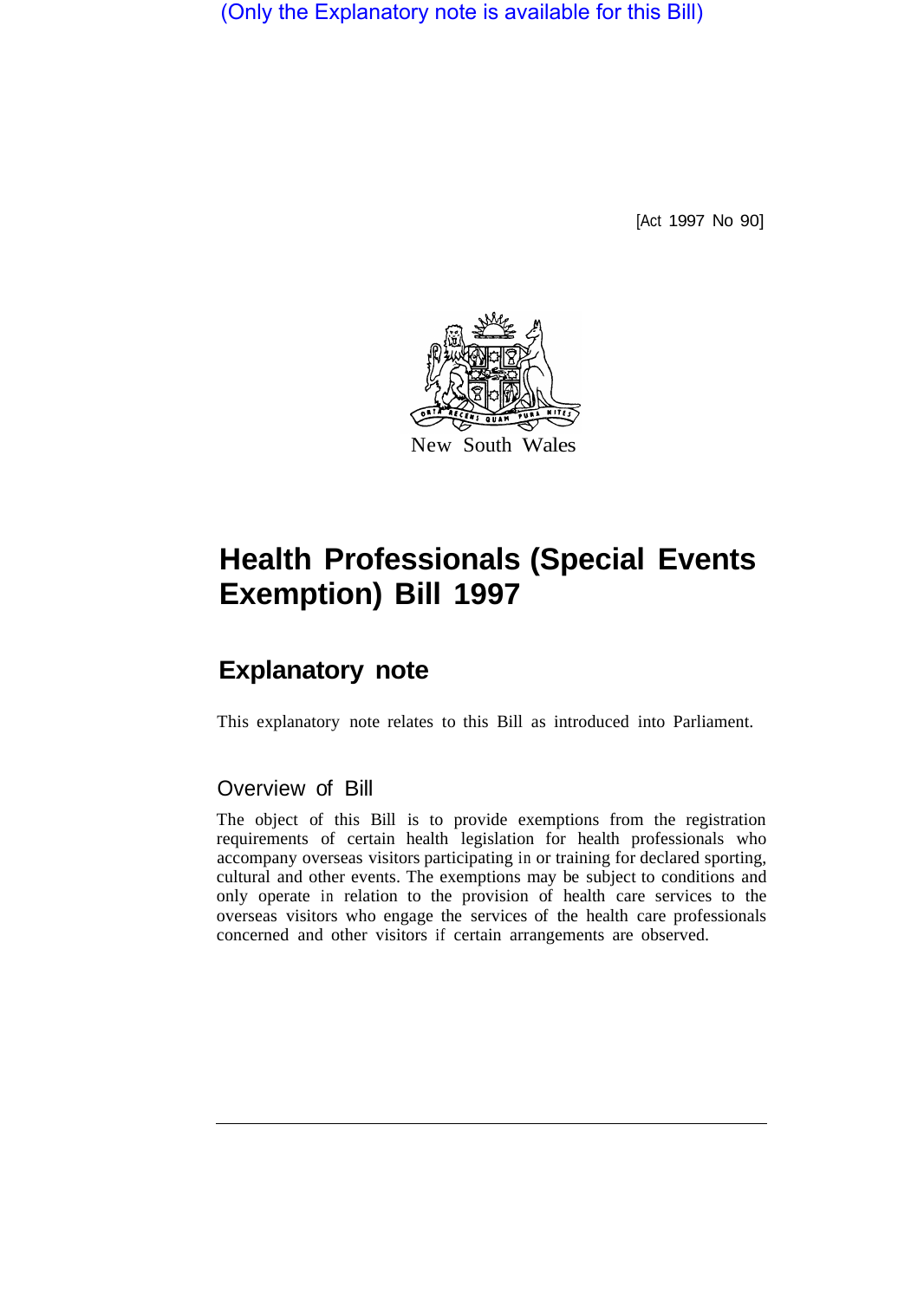Health Professionals (Special Events Exemption) Bill 1997 [Act 1997 No 90]

Explanatory note

## Outline of provisions

### **Part 1 Preliminary**

**Clause 1** sets out the name (also called the short title) of the proposed Act.

**Clause 2** provides for the commencement of the proposed Act on a day or days to be appointed by proclamation.

**Clause 3** defines certain words and expressions used in the proposed Act.

**Clause 4** states that notes used in the proposed Act are explanatory only and do not form part of the proposed Act.

#### **Part 2 Special events exemption for visiting health professionals**

**Clause 5** enables the Minister, by order published in the Gazette, to declare a sporting, cultural or other event to be a special event for the purposes of the proposed Act and to specify a period for which the declaration will operate.

**Clause 6** provides that a person is a visitor for the purposes of the proposed Act if the person is a resident of another .country and is in the State to participate in, train for or acclimatise for a declared special event or is a member of a group the majority of which comprises such persons and is in the State for those purposes, even though not a resident of another country.

**Clause 7** provides that a person is a visiting health professional for the purposes of the proposed Act if the person is a resident of another country and is engaged to provide health care services to a visitor. Notice of the person's intention to provide health care services must be given.

**Clause 8** authorises a visiting health professional to provide the health care services that he or she was engaged to provide. The authorisation operates only during the exemption period declared for the relevant special event and if the visiting health professional is complying with the Act, the regulations and any conditions placed on the authorisation.

**Clause 9** enables conditions to be placed on the provision of health care services by visiting health professionals.

**Clause 10** provides that a visiting health professional may issue a written prescription for a substance classified as a restricted substance or drug of addiction under the *Poisons and Therapeutic Goods Act 1966* only if authorised to do so by an order under clause 5. The Minister may by such an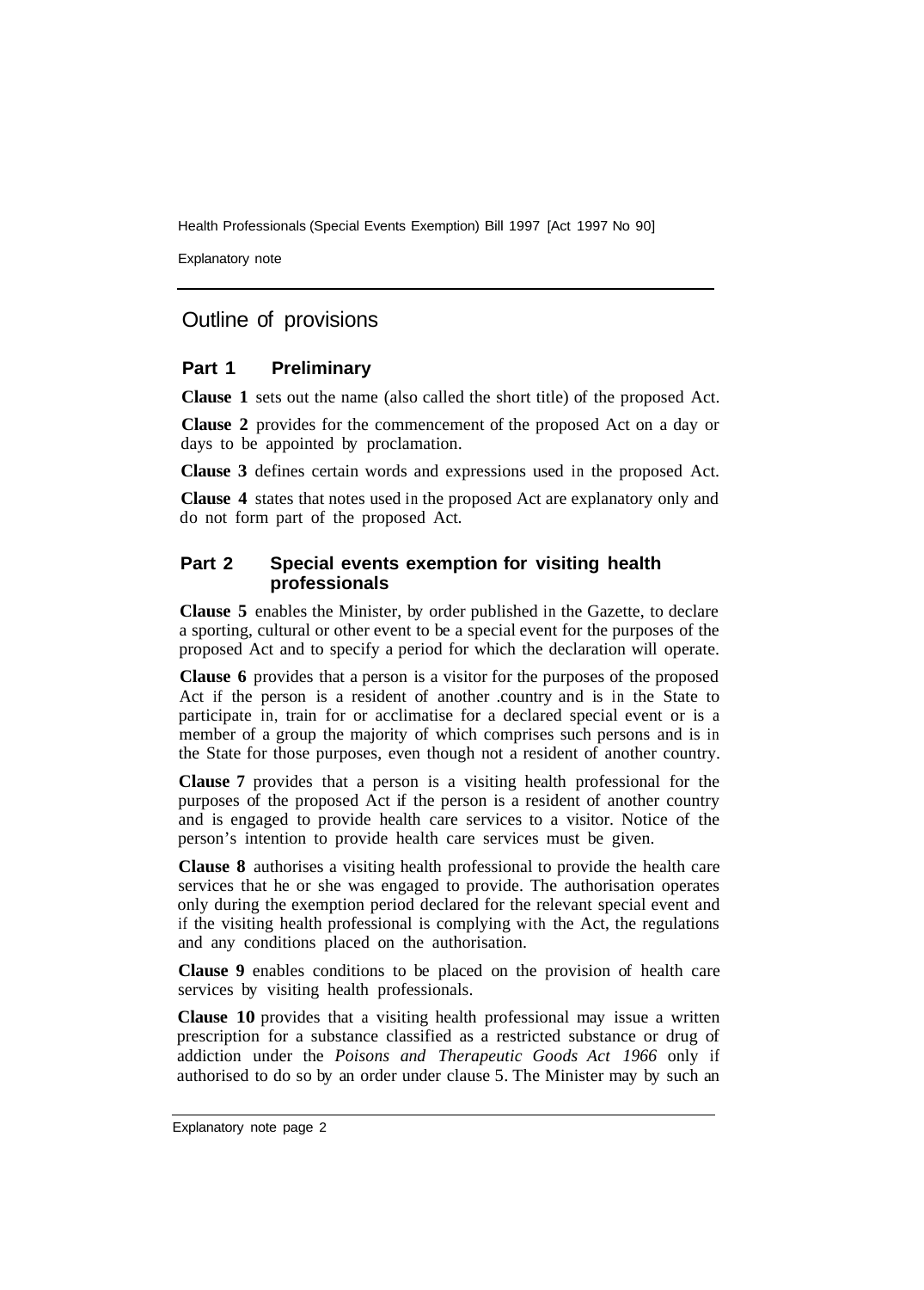Health Professionals (Special Events Exemption) Bill 1997 [Act 1997 No 90]

Explanatory note

order authorise the issuing of written prescriptions for such substances by certain visiting health professionals or by all visiting health professionals and may authorise a person or class of persons to fill such a prescription. The clause also enables the Minister to authorise certain suppliers to supply substances by wholesale to certain visiting health professionals.

**Clause 11** provides that visiting health professionals do not commit an offence under the following Health Registration Acts or under the *Poisons and Therapeutic Goods Act 1966* or the *Drug Misuse and Trafficking Act 1985* by providing health care services in accordance with the proposed Act:

*Chiropractors and Osteopaths Act 1991 Dental Technicians Registration Act 1975 Dentists Act 1989 Medical Practice Act 1992 Nurses Act 1991 Optical Dispensers Act 1963 Optometrists Act I930 Pharmacy Act 1964 Physiotherapists Registration Act 1945 Podiatrists Act 1989 Psychologists Act I989* 

The clause provides that a visitor does not commit an offence under the *Poisons and Therapeutic Goods Act 1966* or the *Drug Misuse and Trafficking Act 1985* by doing any thing or possessing any substance as a result of receiving health care services from a visiting health professional.

The clause enables authorised persons to fill prescriptions issued in accordance with the proposed Act or to supply substances by wholesale in accordance with the proposed Act without committing offences under the *Poisons and Therapeutic Goods Act 1966* or the *Drug Misuse and Trafficking Act 1985.* 

The clause enables regulations to be made prescribing other offences from which such persons will be exempt in relation to the provision of health services in accordance with the proposed Act.

### **Part 3 Miscellaneous**

**Clause 12** prevents the making of a complaint or the taking of disciplinary action against a visiting health professional under the *Health Care Complaints Act 1993* or a Health Registration Act. This provision will not prevent the taking of proceedings against a visiting health professional for the commission of an offence against those Acts.